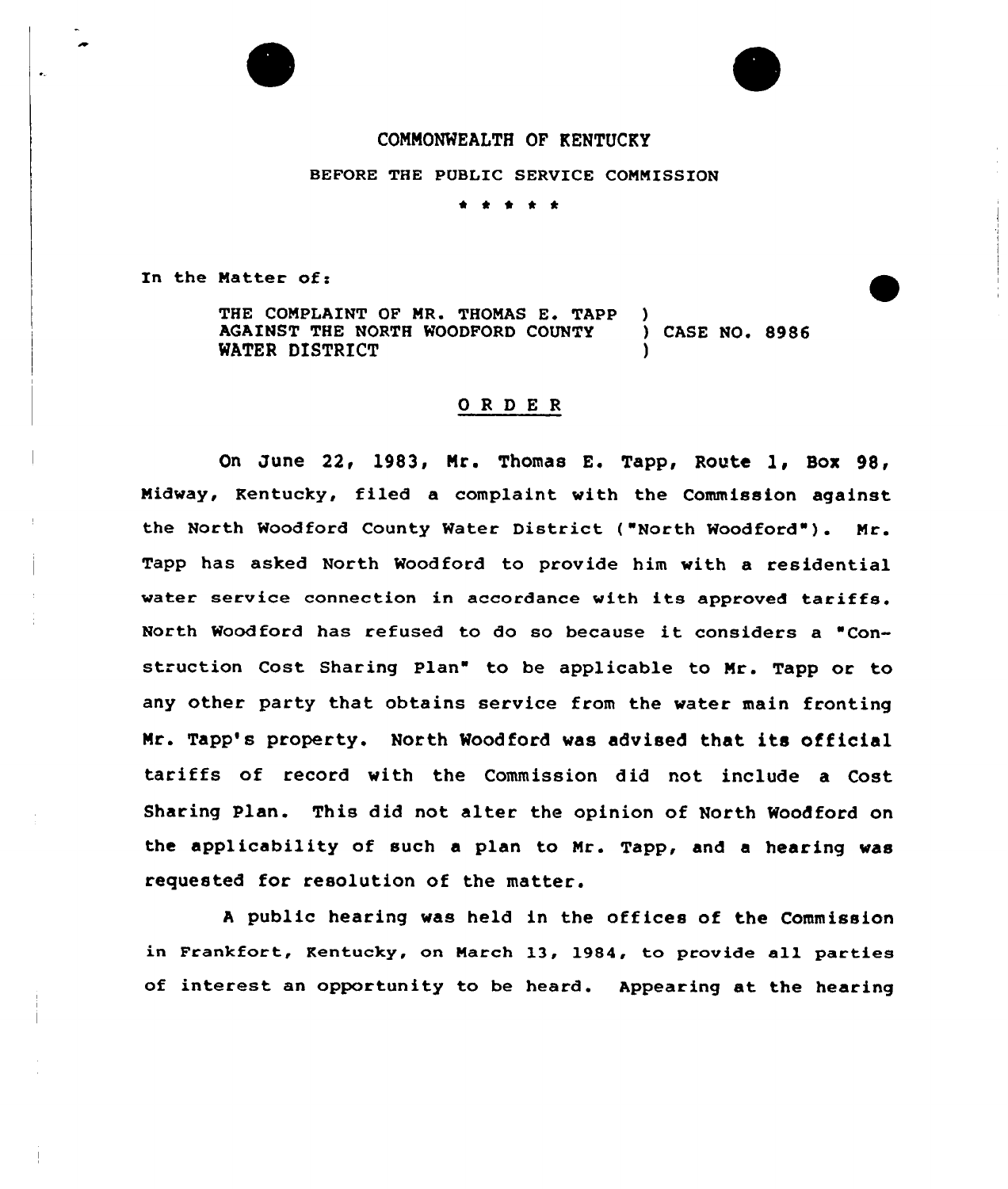and providing testimony for the complainant was Mr. Thomas E. Tapp, the complainant. Appearing and providing testimony for North Woodford were Nr. Daniel L. Shoemaker, its engineer, and Mr. Harry Davis, its chairman. Nr. Leroy Cook and Nr. Johnny Popp were granted leave to intervene in the matter. They represented the eight property owners who paid for the water main from which Mr. Tapp has asked to be served. Testimony on behalf of these property owners was provided by Nr. Cook.

## DISCUSSION

The water supply for Nr. Tapp's home at the time of purchase was through a multi-party meter fed by a water line traversing the rear boundaries of his property and his neighbors' properties. The location of the Louisville and Nashville railroad tracks had determined the location of the supply pipeline. <sup>A</sup> dispute with his neighbors over who should bear the cost of water line repairs and the cost of water lost through leakage resulted in Mr. Tapp's loss of service through the multi-party meter.

The 4-inch water main fronting Mr. Tapp's property extends from Duckers Station to Steele Road in northwest Woodford County. Construction of this main ("Duckers Station - Steele Road") was completed by North Woodford's contractor in June of 1982. Its \$31,006 construction cost was borne by the eight property owners ("Participants") served by the main.

 $-2-$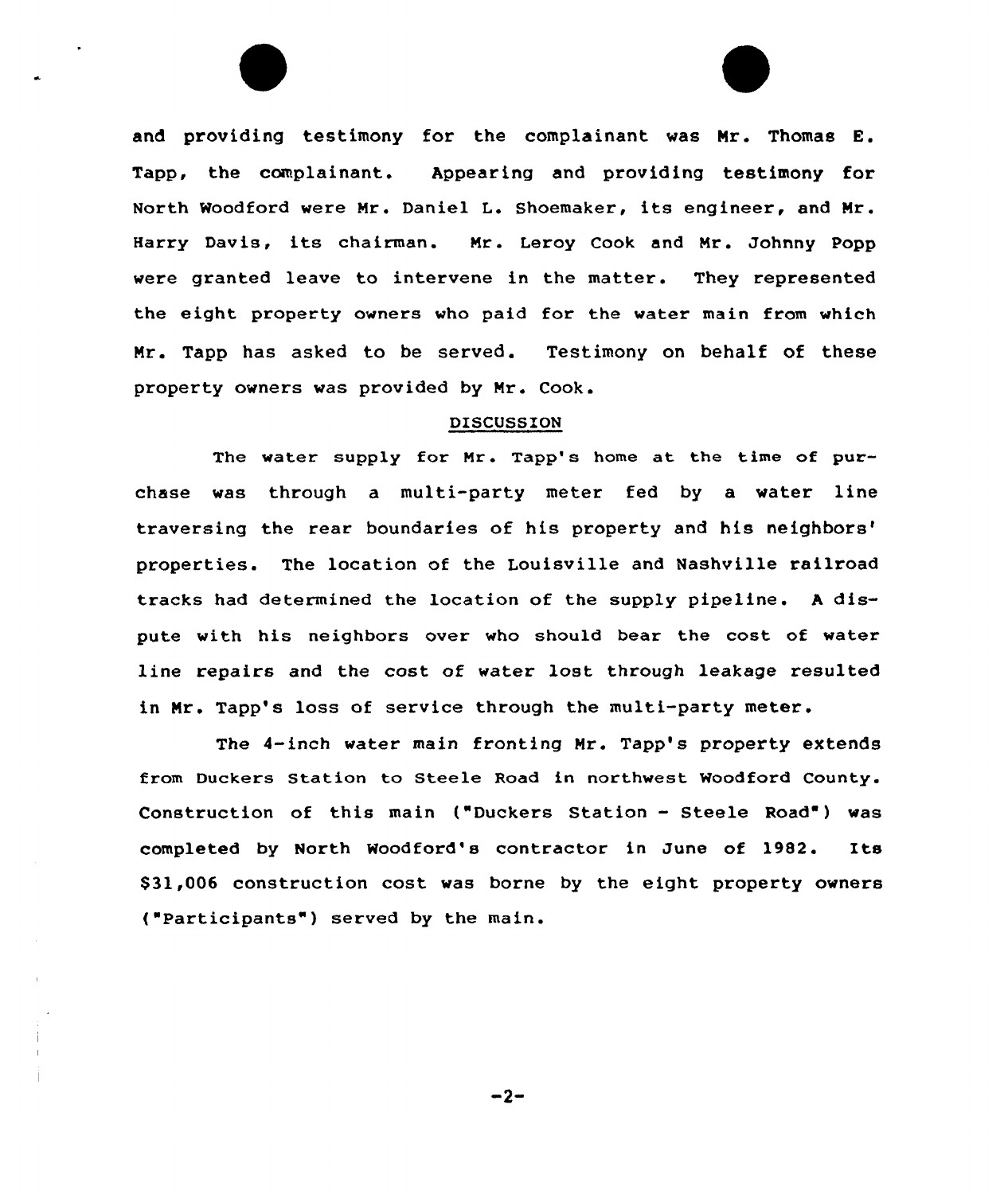The Cost Sharing Plan proposed by North Woodford would equalize the amount paid by each Participant in the plan regardless of the number of Participants. The tenth participant would pay 1/10 of the \$31,066 cost, the eleventh Participant 1/11th of the cost, the twelfth Participant 1/12th of the cost, etc. All existing Participants would be refunded an equal portion of the amount paid by a new Participant. North Woodford paid for the engineering services utilized in the design and construction of the water mein.

The monetary contribution of each participant to the cost of construction of the Duckers Station - Steele Road Main was a substantial contribution born out of an essential need for water. These contributions were not made in the interest of bettering the welfare of others with similar needs and ability to bear equivalent shares of the cost of construction. For this reason, the Participants and North Woodford decided to seek Commission approval of a Construction Cost Sharing Plan under Section 12(4) of 807 EAR 5:066. This Cost Sharing plan was filed with the Commission for review and approval on August 19, 1983. North Woodford informed the Participants, however, that Commission approval of such a plan was not assured and that they may never recover any of the construction cost.

## FINDINGS AND ORDERS

The Commission, after consideration of the evidence of record and being advised, is of the opinion and finds that:

l. Nr. Tapp applied for water service from North Noodford on April 23, 1983, a date precedent to the date of filing of North

 $-3-$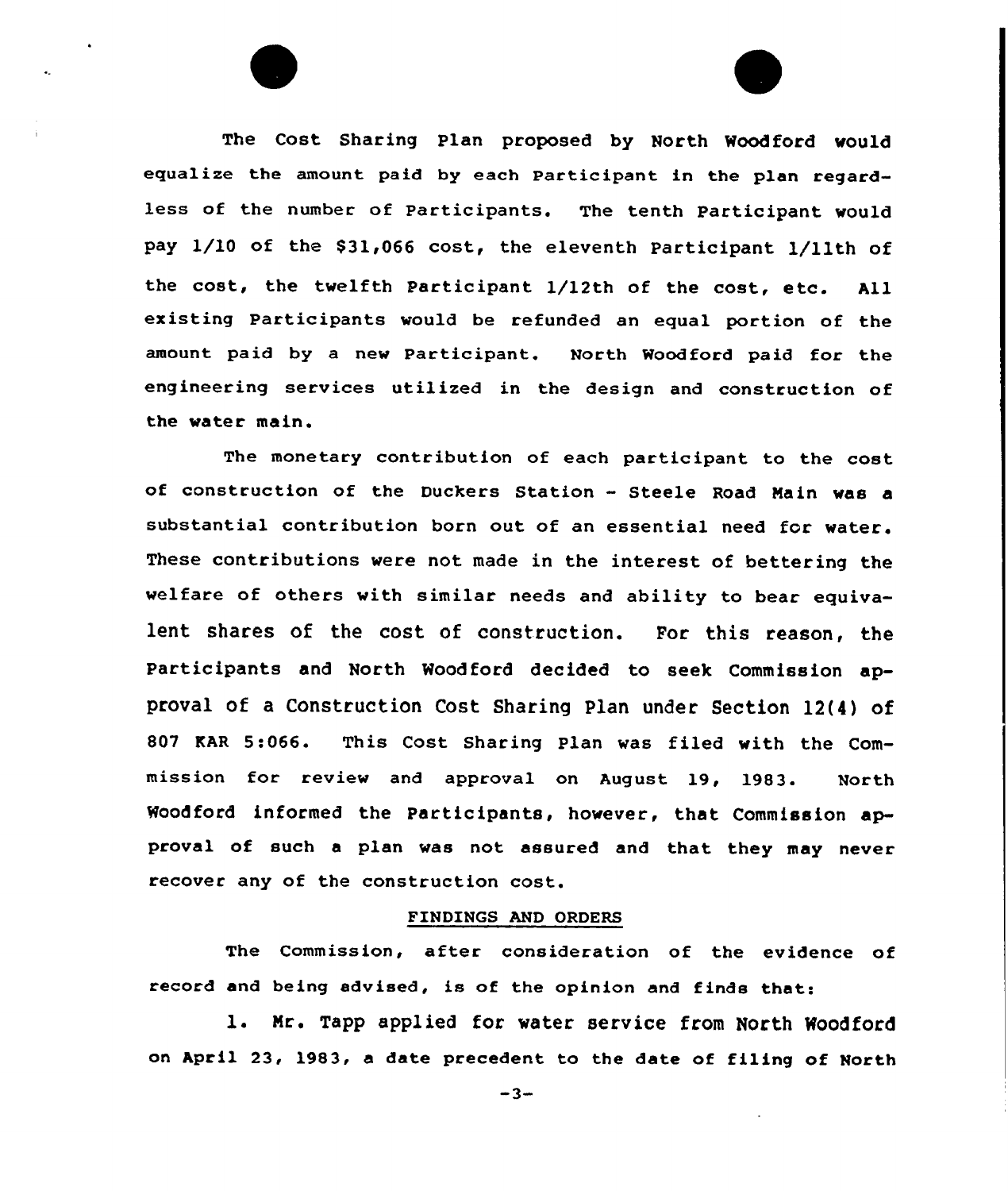Woodford's Cost Sharing Plan. Therefore Mr. Tapp should be provided service in accordance with the tariffs in effect on the date of his application.

2. The Duckers Station — Steele Road Nain was completed by North Woodford in June of 1982, at a construction cost of \$31,006. This cost was shared equally by the nine applicants for service with the understanding that they might never recover any portion of their contribution from North Woodford.

3. The Cost Sharing Plan filed by North Woodford on August 19, 1983, does not provide for an extension of 50 feet at the expense of North Woodford, could lead to a different extension policy and fee for each new extension, would create an extensive accounting and record keeping requirement and therefore should not be approved.

4. All reimbursements to the original contributors on the Duckers Station — Steele Road Nain extension shall be made in accordance with Section 12(2) of 807 KAR 5:066.

5. The increase in connection charges filed as a part of the Cost Sharing Plan should be refiled as a separate tariff with appropriate cost justification.

IT IS THEREFORE ORDERED that North Woodford County Water District shall provide water service to Mr. Thomas E. Tapp in accordance with the tariffs in effect on April 23, 1983.

IT IS FURTHER ORDERED that the approval sought by North Moodford County Water District for <sup>a</sup> Cost Snaring Plan be and it hereby is denied.

 $-4-$